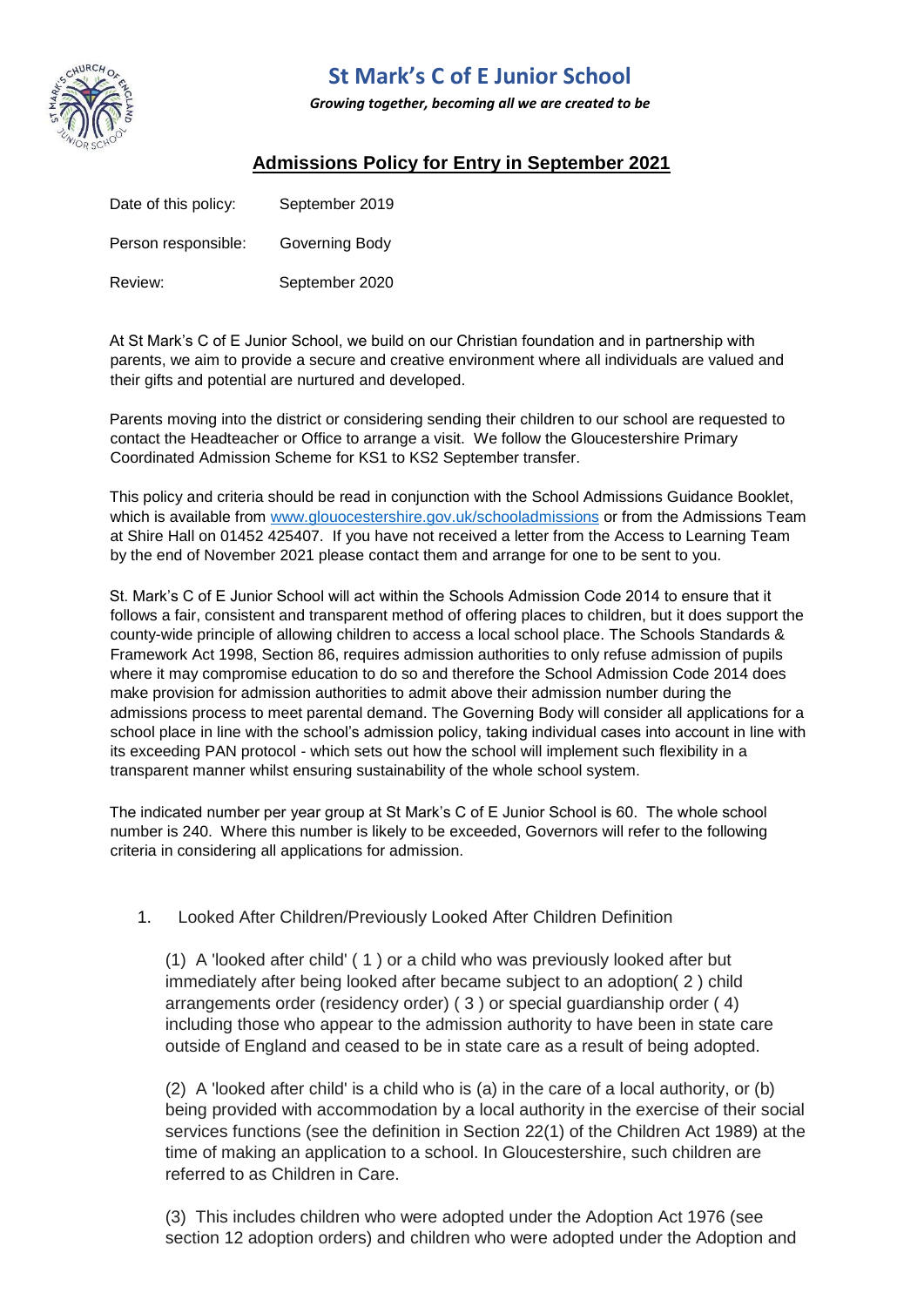Children's Act 2002 (see section 46 adoption orders).

(4) Under the provisions of s.12 of the Children and Families Act 2014.

(5) See Section 14A of the Children Act 1989 which defines a 'special guardianship order' as an order appointing one or more individuals to be a child's special guardian (or special guardians).

(6) A child is regarded as having been in state care outside of England if they were in the care of or were accommodated by a public authority, a religious organisation, or any other provider of care whose sole or main purpose is to benefit society.

Where the child will have at least one sibling\* still attending St Mark's C of E Junior School when the younger child is admitted

- 2. Children who will have siblings attending Benhall Infant School at the time the applicant child is admitted.
- 3. Where the family have active connections\*\* within the West Cheltenham Parish group of churches
- 4. Where the child is attending Benhall Infant School at the time of transfer
- 5. Where there are medical grounds (supported by a doctor's certificate) for admitting the child. Applications under this criterion will only be considered if supported by a written statement from a doctor demonstrating that there is a very specific connection between the medical need and the school.
- 6. Children with the strongest geographical claim, measured in a straight line from the ordnance survey address point of the child's home address (including flats) to the ordnance survey address point of the school, using the Local Authority's computerised measuring system, with those living closer to the school receiving the higher priority.

The above criteria would be applied in sequence until the number seeking admission is reduced to the School's indicated admission number. Preferences for our school will be given equal consideration.

As a Voluntary Aided School, we are our own admission's authority and as such we follow appeals guidelines as set by the Admissions Code of Conduct.

\*Sibling refers to brother or sister, half-brother or sister, adopted brother or sister, step-brother or sister, or the child of the parent/carer's partner, as well as children who are brought together as a family by a same sex civil partnership. In each case, the child must be living in the same family unit at the same address, at the time of application.

\*\*Children of parents who live in the ecclesiastical parish of West Cheltenham and whose parents have a regular attendance at one of the district churches of the parish, supported by a SIF from their minister. (Regular is defined as at least monthly attendance and at least one year before a child starts school.)

*An additional Supplementary Information Form (SIF) which needs to be signed by the Minister is attached.*